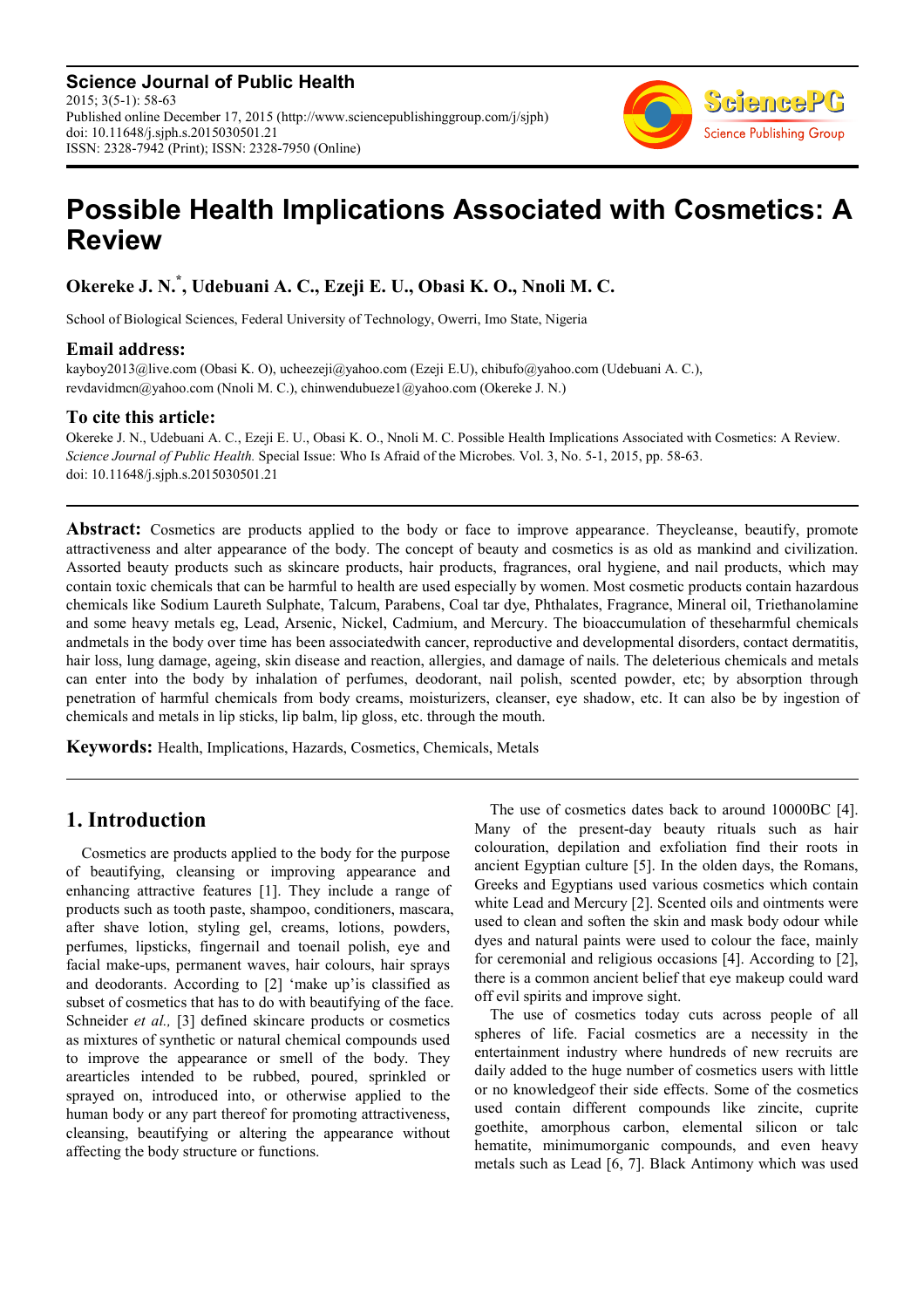as eyeliner in ancient Egypt [8] is still being used by peoplein NorthernNigeria [9]. It is locally known as "Tiro, Otanjele,and Buje," in the three major languages in Nigeria [10]. Antimony (Sb), is white in colour and moreshining than Silver; containing 81% Lead, and mostly harvested from Abakaliki, Ebonyi State, Nigeria[11]. Black Antimony, applied to the eyes as ground, fine crystalline powder with the aid of thin stick, is used to draw a straight line on the eyes.The application of these mineral locally to the eyes is believed to serve as treatment of ophthalmologic infections and as an eye cleanser [9]. The use of the local eye liner has been reported as a suspected source of Lead exposure to the ocular system in children and adults [12].

Calabash chalk also known as Calabarstone is an ancient cosmetics used by Nigerian women. This natural cosmetic is made up of fossilized seashells, mixed with clay mud and other ingredients such as sand, wood ash, and sometimes salt [13]. The calabash chalk is ground into a fine powder and rubbed on the face as facial powder and antiperspirant which makes the face to remain dry [14].

The use of cosmetics by Nigerian women is an ancient tradition. Women, young and old, apply and beautify themselves with cosmetics of different texture and colours, especially during festive periods.Cosmetics are believed to improve the best features and cover the blemishes on the person wearing them.

Some factors such as advertisement,peerpressure andsocial acceptance, influence the choice of skincare products applied by most women. A study conducted by Robertson*et al*., [15] revealed that women who apply make-up are insecure, anxious and not confident about themselves.

Cosmetic products contain varieties of different harmful or toxic chemicals capable of attacking the skin. Manufacturers of skincare productsdo not only use synthetic ingredients but also natural products, such as Shea butter, Rose extract, and cane sugar which are sustainable,cheap and less harmful to the consumer [16].

# **2. Side Effects of Cosmetics**

Skincare products such as perfumes, make up, nail polish, etc, can cause allergic reactions and skin irritation; these products can remain on the body for a long period of time and cause significant adverse reactions [17, 18]. Moisturizers increase the hygroscopic properties of the skin particularly when the concentration of these substances is high in the body. It can cause irritation and exfoliation. Skin lightening agents such as hydroquinone (HQ) is one of the most harmful chemicals. However, there have been reports of ochronosis and potential mutagenicity. Ochronosis is an uncommon adverse effect of HQ, characterised by progressive darkening of the area to which the cream containing high concentrations of HQ is applied for many years (19).

Black henna tattoo is a chemical stain due to pphenylenediamine (PPD), in the form of commercial hair dye mixed into the henna paste. Negative effect of PPD may include, blisters and surface oozing, swelling, erythematous

rash. Studies have been made and reports given about the immediate allergic reactions on using henna dyes. Most cases involve sneezing, runny nose, cough and shortness of breath instead of skin reaction [19].

Sun-screening agents can cause irritant, allergic, phototoxic or photo-allergic reactions. Benzophenones are the most common sensitizers, while debenzoylmethanes, para-aminobenzoicacid (PABA) and cinnamates may cause photo-allergic dermatitis [20].

The allergic reactions associated with deodorant/anti perspirants and fragrances are mostly caused by the fragrance or other ingredients. Fragrances can enter the body through skin(adsorption), lungs, air ways, ingestion and through pathways from the nose directly to the brain and can cause headaches, dizziness, fatigue, irritation to eyes, nose and throat, forgetfulness and other symptoms. Fragrances sprayed in the air or found in air can cause air-borne contact dermatitis. Chemicals like coumarin, phethleugenol found in fragrances are suspected carcinogens, while phthalates are suspected hormones disrupters [21].

Shampoos and conditioners do not have much contact with the skin; they are only applicable to the hair and as such, cause less adverse effect. However, they can be a problem when they come in contact with the eyes during washing of the hair. The most common effect of using shampoo is the matting of the scalp hair (also refered to as tangling of hair) [22].Active ingredients in hair bleaching product such as Hydrogen peroxide solutions, and Ammonium persulfate, may cause Types I and IV allergic contact reactions.

# **3. Health and Environmental Hazards of Some Chemicals in Cosmetics**

BHA (butylatedhydroxyanisole) and BHT (butylatedhydroxytoluene) are closely related synthetic chemicals used as preservatives in moisturizers and lipsticks, among other cosmetics.BHA and BHT can cause allergic reactions in the skin. The International Agency for Research on Cancer has classified BHA as a possible human carcinogen. The European Commission on Endocrine Disruption has also listed BHA as a Category I priority substance, based on evidence that it interferes with hormone function [23]. BHT may act as a tumour promoter in certain situations. Limited evidence suggests that high doses of BHT may mimic oestrogen, the primary female sex hormone, and prevent expression of male sex hormones, resulting in adverse reproductive affects [23].

### *3.1. Coal Tar Dyes*

Coal tar is a mixture of many chemicals, from petroleum. Coal tar-derived colours are used mostly in cosmetics, generally identified by a fivedigit Colour Index (CI) number. The p-phenylenediamine is a particular coal tar dye used in many hair dyes. Darker hair dyes tend tocontain more phenylenediamine than lighter colours.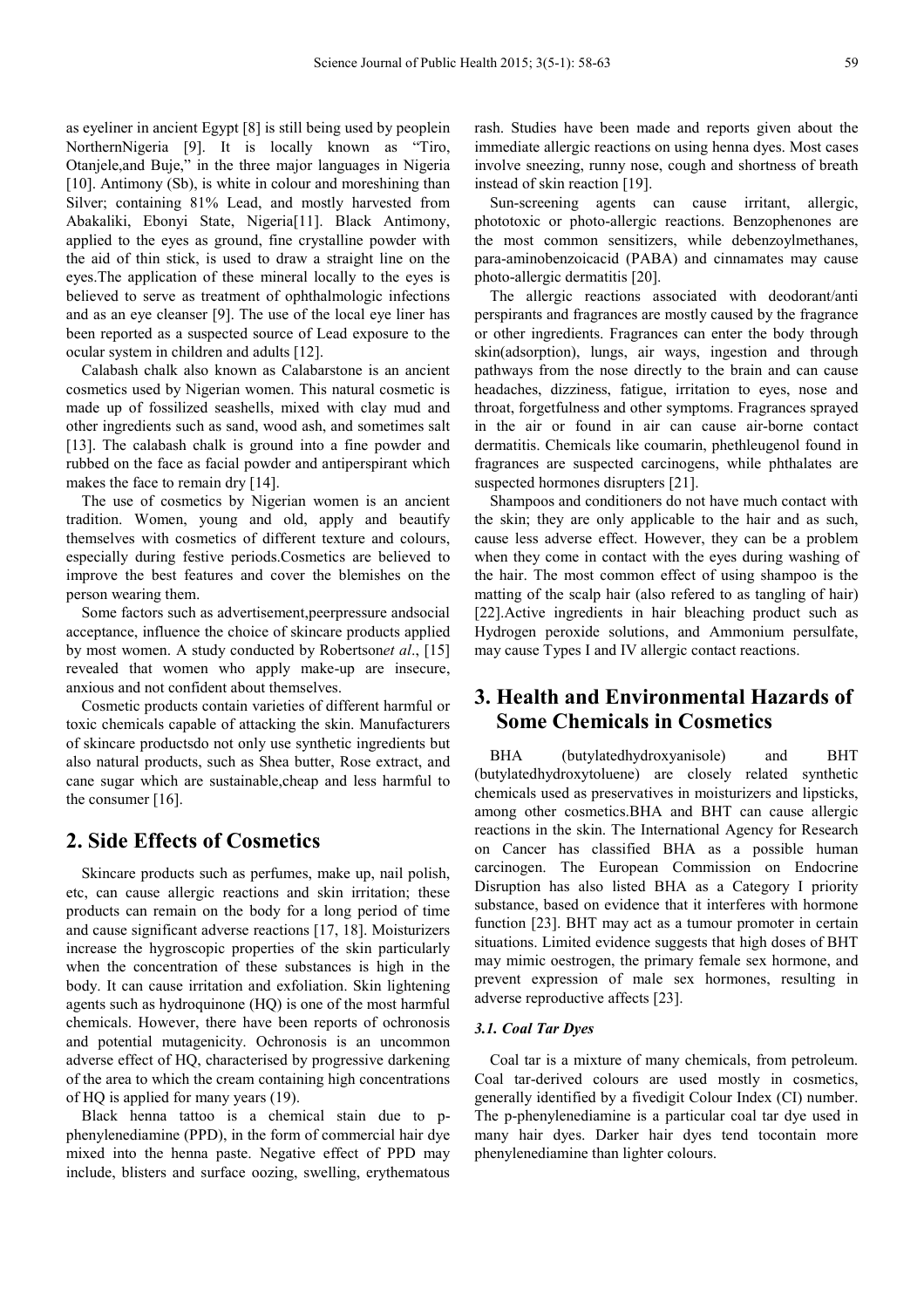Coal tar is associated with cancer and the main concern with individual coal tar colours (whether produced from coal tar or synthetically) is the possibility of them to cause cancer. These colours may be contaminated with low levels of heavy metals and some are combined with Aluminum substrate. Aluminum compounds and many heavy metals are known to be harmful to the brain. Some of these colours used to produce these dyesare not approved as food additives, yet they are used in cosmetics that may be ingested, like lipstick. P-phenylenediamine has been found to be carcinogenic [24]. Zhang [25] has established that women who use hair dyes especially over a long periodhave increased risk of developing non-Hodgkin's lymphoma (cancer of the lymph system). The European Union classifies p-phenylenediamine as toxic (whether by contact, inhalation, or by ingestion) and as very toxic to aquatic organisms, as it may cause long-term adverse (chronic) effects in the aquatic environment.

### *3.2. DEA (Cocamide DEA and Lauramide DEA)*

DEA (diethanolamine) related ingredients are used to make cosmetics creamy or sudsy, or as a pH adjuster to reducethe acidity of other ingredients. They can be found in shampoos, soaps and cleansers.DEA reacts with nitrites in cosmetics to form nitrosamines. Nitrites are sometimes added to products as anti-corrosive agents or can be present as contaminants [25]. The deterioration of some chemicals used as preservatives in cosmetics can release nitrites when the product is exposed to air. In laboratory experiments, exposure to high doses of DEA-related ingredients has been shown to cause liver cancers and precancerous changes in skin and thyroid. These chemicals can also cause mild to moderate skin and eye irritation. Cocamide DEA is known as hazardous to the environment because of its acute toxicity to aquatic organisms and can bioaccumulate [25].

#### *3.3. Dibutyl Phthalate (DBP)*

DBP is used mainly in nail products as a solvent for dyes and as a plasticizer that prevents nail polishes from becoming hard and easily broken. It has been shown to cause developmental defects, changes in the prostate and testes and reduces sperm counts [26]. It has also been classified as a suspected endocrine disruptor on the fact that it interferes with hormone function, and may cause harm to the unborn child and worsen infertility. Furthermore, Health Canada reveals that exposure to phthalates may pose health effects such as liver and kidney failure in young children when products containing phthalates are ingested for extended periods [27, 28]. Phthalates have been linked to reduced sperm count in men and reproductive defects in the developing male foetus (when the mother is exposed during pregnancy), among other health effects.

#### *3.4. Parabens*

Parabens are the most commonly used preservative in cosmetics. An estimated 75 to 90 per cent of cosmetics contain parabens (typically at very low levels). Parabens

easily penetrate the skin and are suspected of interfering with hormone function (endocrine disruption). They can mimic oestrogens, the primary female sex hormone. They can as well interfere with male reproductive functions. In addition, studies indicate that methylparaben applied on the skin reacts with other chemicals, leading to increased skin aging and DNA damage [29]. Parabens occur naturally at low levels in certain foods, such as barley, strawberries, carrots, onions currents, and vanilla, although a synthetic preparation derived from petrochemicals is used in cosmetics[30]. Parabens in foods are broken down when eaten, making them less strongly estrogenic. In contrast, when applied to the skin and absorbed into the body, parabens in cosmetics bypass the metabolic process and enter the blood stream and body organs intact. It has been estimated that women are exposed to 50 mg per day of parabens from cosmetics [30]. They are associated with cancer and neurotoxicity among other adverse health effects[31].

#### *3.5. Perfume (Fragrance)*

The term perfume (fragrance) on a cosmetic ingredients list usually represents a complex mixture of many chemicals. Some 3,000 chemicals are used as fragrances. Fragrance is an obvious ingredient in perfumes, deodorants and colognes. It is used in nearly every type of skincare product. Even products marketed as "fragrance-free" or "unscented" may contain fragrance ingredients in the form of masking agents that prevent the brain from perceiving odour [27]. Many of unlisted fragrance ingredients are irritants and can cause allergies, severe headache and asthma symptoms.Perfume can worsen asthma and perhaps even contribute to its development in children. It is ranked the second most common cause of allergy in patients [ 32].

#### *3.6. Polyethylene Glycols (PEGs)*

Polyethyleneglycols (PEGs) are petroleum-based compounds that are widely used in creams as thickeners, solvents, softeners and moisture-carriers. Depending on the production processes, PEGs can be contaminated with measurable amounts of 1,4-dioxane. According to the, 1,4 dioxane has been suspected to be carcinogenic.It does not easily degrade and can remain in the environment long after it is rinsed down the shower drain [21]. PEGs show some evidence of genotoxicityand if used on broken skin can cause irritation and systemic toxicity.

### *3.7. Petrolatum*

Petrolatum serves as a barrier to lock moisture in the skin in a variety of moisturizers. It is used in hair care products to make hair shine. It is also known as mineral oil jelly.Petrolatumcan be contaminated with polycyclic aromatic hydrocarbons (PAHs). Studies have shown that exposure to PAHs – including skin contact over a long period of time – is connected with cancer. On this basis, the European Unioncategorise petrolatum as a carcinogen and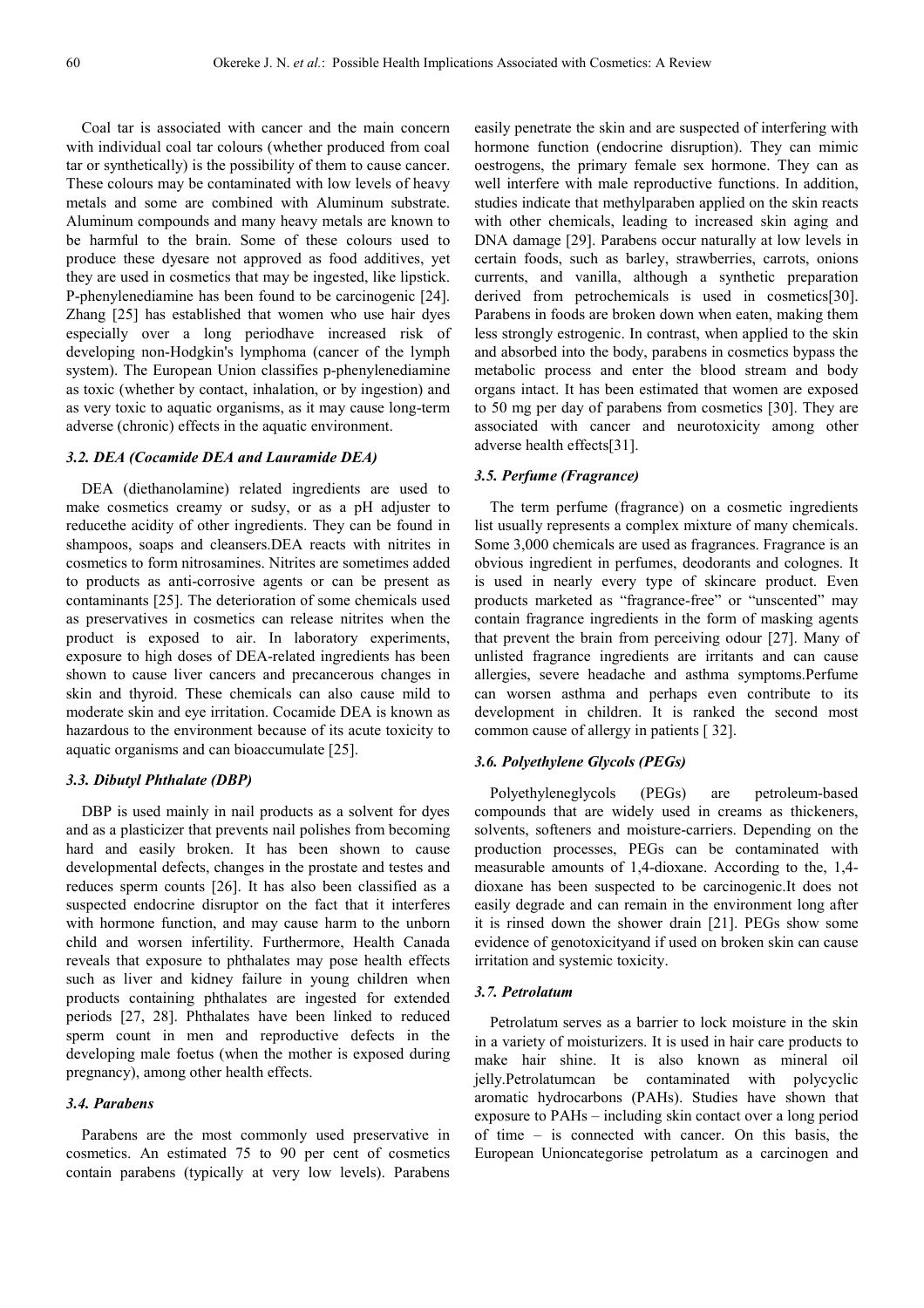restricts its use in cosmetics. PAHs in petrolatum can also cause allergies and skin irritation [33].

### *3.8. Siloxanes*

These are silicone-based compounds used in cosmetics to soften, smoothen and moisten skincare product. They make hair products dry faster and deodorant creams slide on more easily. They are mostly used in moisturizers and facial treatments. Cyclotetrasiloxane and cyclopentasiloxane knownare toxic, persistent and have the potential to bioaccumulate in aquatic organisms. Cyclotetrasiloxane is classified as an endocrine disruptor, as it interferes with human hormone function, and as possible reproductive toxicant, may impair human fertility[34].

# **4. Health Risk Associated with Heavy Metals in Cosmetics**

Heavy metals have been implicated in cosmestics commonly used among women [35, 36]. Again, hazards associated with heavy metal in facial make-ups have been discussed in literatures [37]. Heavy metals which can build up in the body over time are known to cause various healthproblems, such as; cancer, reproductive and developmental disorders, neurologicalproblems; cardiovascular, skeletal, blood, immune system, kidney and renal problems; headaches; vomiting, nausea and diarrhoea;lung damage; contact dermatitis; and brittle hair and hair loss. Some are hormonedisruptors while others are respiratory toxins. However, for some like Lead, there is no known safe blood level. They can be ingested or absorbed through the skin, especially broken skin [38].

### *4.1. Cadmium*

Cadmium occurs naturally in the environment. Cadmium found in body and hair creams are absorbed into the body through dermal contact [39]; stored in the kidney andthe liver, although it can be found in almost all adult tissues. It is considered to be "carcinogenic to humans" by the IARC [40] and its compounds, categorized as known human carcinogens by the United StatesDepartment of Health and Human Services [41]. Ingestion of high levels of cadmium can lead to severe stomach irritation, vomiting and diarrhoea, while exposure to lower levels for a long time can lead to kidney damage, bone deformity, and the ability of bones to break easily [41].

### *4.2. Lead*

Lipstick can becomecontaminated with Lead via the use of contaminated raw materials or through the use of pigmentsthat contain it [42]. Skin contact with Lead occurs daily, and some have been found to be absorbed throughthe skin [27]. The use of leaded eye powders (e.g., Surma, Kohl, Alkol) hasbeen associated with increased blood-Lead levels in children andwomen [43]. Pregnant women and young children are particularly vulnerablebecause it can cross the placenta with ease and enter the foetalbrain [42]. It can also be transferred to infants through breastfeeding [44] and stored in bones [45]. Lead exposure hasalso been linked to miscarriage, hormonal changes, reduced fertility in men and women, menstrualirregularities, delays in puberty onset in girls [42]. Lead and inorganic Lead compounds have beenclassified as a suspectedcarcinogenic to humans [40].

### *4.3. Nickel*

Due to the abundance of this metal in nature, everyone is exposed to small amounts, mostly through food, air, portable water, soil, household dust, and skincontact with products containing it, including cosmetics [27, 41]. Highlevels of exposure can lead to health effects depending on route and the kind of nickel exposedto [27]. While certain types of Nickel are considered to be "toxic" because of their carcinogenicity, metallic Nickel and alloys have been classified as possibly carcinogenic to humans [40]. Allergy to Nickel is also commonand it can cause severe contact dermatitis [27]. The first case of Nickel allergy causedby eye shadow has been reported; even as 1 ppm of it may trigger a pre-existingallergy [38].

### *4.4. Mercury*

Mercury is a common ingredient found in skin-lightening soaps and creams.It is also found in other cosmetics, such as eye make-up, cleansing products and mascara. Skin-lightening soaps and creams are mostly used in certain African and Asian countries. They are also used among dark-skinned populations in Europe and North America [46].

Mercury salts inhibit the formation of melanin, resulting in a lighter skin tone. Mercury in cosmetics exists in two forms: inorganic and organic. Inorganic mercury (e.g. ammoniated mercury) is used in skin-lightening soaps and creams. Organic mercury compounds (ethyl mercury and phenyl mercuric salts) are used as cosmetic preservatives in eye make-ups, cleansing products and mascara.The main adverse effect of the inorganic mercury contained in skinlightening soaps and creams is kidney damage [46].

Mercury in skin-lightening products can also cause skin rashes, skin discoloration and scarring, as well as a reduction in the skin's resistance to bacterial and fungal infections. Other effects include anxiety, depression or psychosis and peripheral neuropathy. Mercury in soaps, creams and other cosmetic products is eventually discharged intowastewater. The mercury then enters the environment, where it becomes methylated and enters the food-chain as the highly toxic methylmercury in fish. Pregnant women who consume fish containing methylmercury transfer the mercury to their foetus, which can later result in neuro-developmental deficits in the children [46].

# **5. Conclusion**

Although, cosmetic products are not often associated with serious health hazards, this does not mean that they are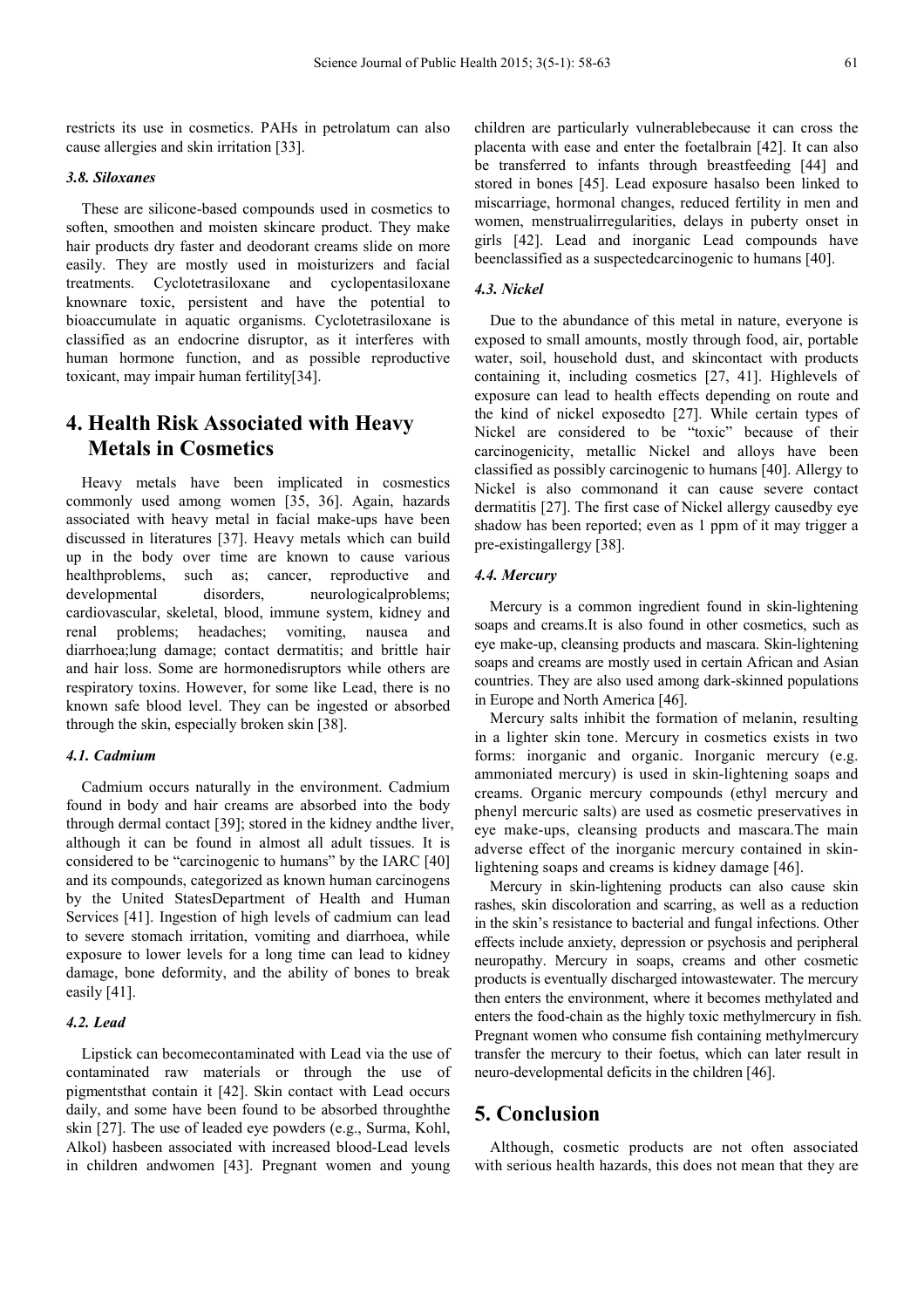always safe to use, especially with regard to possible longterm effects as the products may be used extensively over a long period of time.Cosmetics and skincare products may contain ingredients whose safety is not certain or which are known to cause health risks.Many of the cosmetics, particularly hairdyes and shampoos may contain ingredients classified as known or probable human carcinogens. Again, many of these products may contain penetration enhancers, increasing penetration through the skin.

In Nigeria, the agenciesthat control the safety of cosmetic products are working hard to ensure safety of the consumers of these products; the manufacturers of these products on their part have the responsibility to ensure the clinical safety of their products.

# **References**

- [1] S.K. Singh, Handbook on Cosmetics (Processes, Formulae with Testing Methods). Asia Pacific Business Press Inc., 2010, pp.688.
- [2] A. Claeyssens, "The History of Cosmetics and Make up," http://ezinearticles.com/?The-History-of-Cosmetics-& makeup&id=1857725, 2009.Retrieved, February 28, 2015.
- [3] G. Schneider, S. Gohla, J. Schreiber, W. Kaden, U. Schomock, et al., "Skin cosmetics,"Ullmann's Encycl. Ind. Chem, 2001, vol. 10: 24–219.
- [4] M. Price, "Cosmetics, Styles & Beauty Concepts in Iran," http://www.iranchamber.com/culture/articles/cosmetics\_beaut y.php, 2001. Retrieved, February 20, 2015.
- [5] K. B. Patkar, "Herbal cosmetics in ancient India," Indian Journal of Plastic Surgery, 2008, Vol. 41: Sl34-Sl37.
- [6] A.D. Hardy, R. Vaishnav, S.S. Al-Kharusi, H.H. Sutherland and M.A. Worthing, "Composition of eye cosmetics (kohls) used in Oman," Journal of Ethnopharmacology, 1998, vol. 60(3):223–234.
- [7] A. Hardy, R. Walton and R. Vaishnav, (2004). "Composition of eye cosmetics (kohl) used in Cairo," International Journal ofEnvironmental Health Research, 2004; 14(1): 83 – 91.
- [8] O.M. Badeeb, R.S. Ajlan and M.H. Walid, Kohl Al-Ethmed. Acute toxic effects of fragrance products. JKAU: Medical Science, 2008, vol. 15 (4): 59–67.
- [9] C.S. Chukwuma, "Environmental Lead exposure in Africa," Ambio, 1997, vol. 26(6):399–403.
- [10] A.O. George, A.O. Ogunbiyi and A. O. M. Daramola, "Cutaneous adornment in the Yoruba of south-western Nigeria – past and present," International Journal of Dermatology, 2006, vol. 45: 23–27.
- [11] V. Biringuccio, "The Pirotechnia Vannoccio Biringucco," translated by Smith, S.C. and Gnudi, M.T. Dover Publications, 1990 (incomplete).
- [12] K. Gibbs, "The Importance of Cosmetics and Make-up," Ezine articles. http://ezinearticles.com/?The-Importance-Of-Cosmetics-And-Make- Up&id=827832, 2007. Retrieved, February 28, 2015.
- [13] J. Dean, "Skin health: Prevention and treatment of skin breakdown," Transverse Myelitis Assoc. Journal, 2011, vol. 5.
- [14] E.G. Ekosse, and N.D. Jumbam, "Geophagic clays: Their mineralogy, chemistry and possible human health effects," African Journal of Biotechnology, 9(40):6755–6767.
- [15] J. Robertson, G. Fieldman and T.B. Hussey, "Who wears cosmetics? Individual differences and their relationship with cosmetic usage," Individual DifferRes, 2008, vol.6: 38–56.
- [16] A. Rinaldi, "Healing beauty? More biotechnology cosmetic products that claim drug-like properties reach the market," EMBO Rep, 2008, vol.9: 1073-1077.
- [17] P.K. Nigam, "Adverse Reaction to cosmetics and method of testing," Indian J Dermatol Venerol Leprol, 2009, vol. 75(1): 10–19.
- [18] N.C. Shalom, E.A. Dominic, C.O. Victor, E.J. Iweala, S.I. Afolabi, C.C. Uhuegbu, and S.U. Oranusi, "Skincare product usage; implication on Health and wellbeing of Africans," Journal of Applied Science, 2013, vol. 13(3): 430–436.
- [19] P.K. Nigam and A.K. Saxena, "Allergic contact dermatitis from henna," Contact Dermatitis,  $1998$ ;  $18:55 - 6$ .
- [20] J.D. Johansen, S.C. Rastogi and T. Menne, "Threshold responses in cinnamic-aldehyde-sensitive subjects: Results and methodological aspects," Contact Dermatitis, 1996; 34:165–71.
- [21] B. Bridges, "Fragrance: emerging health and environmental concerns," Flavour Fragrances Journal, 2002; 17:361–71.
- [22] C.L. Wilson, D.J. Ferguson and R.P. Dawber, "Matting of scalp hair during shampooing: A new look," Clin. Exp. Dermatol., 1990; 15:139– 142.
- [23] T.J. Schrader and G.M. Cooke, "Examination of selected food additives and organochlorine food contaminants for androgenic activity in vitro." Toxicological Sciences, 2008; 53(2): 278–88.
- [24] D.E. Rollison, K.J. Helzlsouer. and S.M. Pinney, "Personal hair dye use and cancer: a systematic literature review and evaluation of exposure assessment in studies published since 1992." Journal of Toxicology and Environmental Health Part B: Critical Review, 2006; 9(5):493–500.
- [25] Y. Zhang, "Personal use of hair dye and the risk of certain subtypes of non-Hodgkin lymphoma." American Journal of Epidemiology, 2008; 167(11):1321– 1331.
- [26] N.J. Barlow, B.S. McIntyre and P.M. Foster, ".Male reproductive tract lesions at 6, 12, and 18 months of age following in utero exposure to di(n-butyl) phthalate," Toxicology Pathology, 2004; 32(1): 79–90.
- [27] Health Canada, "Report on Human Biomonitoring of Environmental Chemicals in Canada: Results of the Canadian Health Measures," Survey Cycle 1 (2007–2009), Ottawa, 2010.
- [28] R.W. Stahlhut, "Concentrations of urinary phthalate metabolites are associated with increased waste circumference and insulin resistence in adult U.S. males," Environmental Health Perspectives, 2007; 115:6.
- [29] P.D. Darbre, "Concentrations of Parabens in human breast tumours," Journal of Applied Toxicology, 2004; 24(1): 5–13.